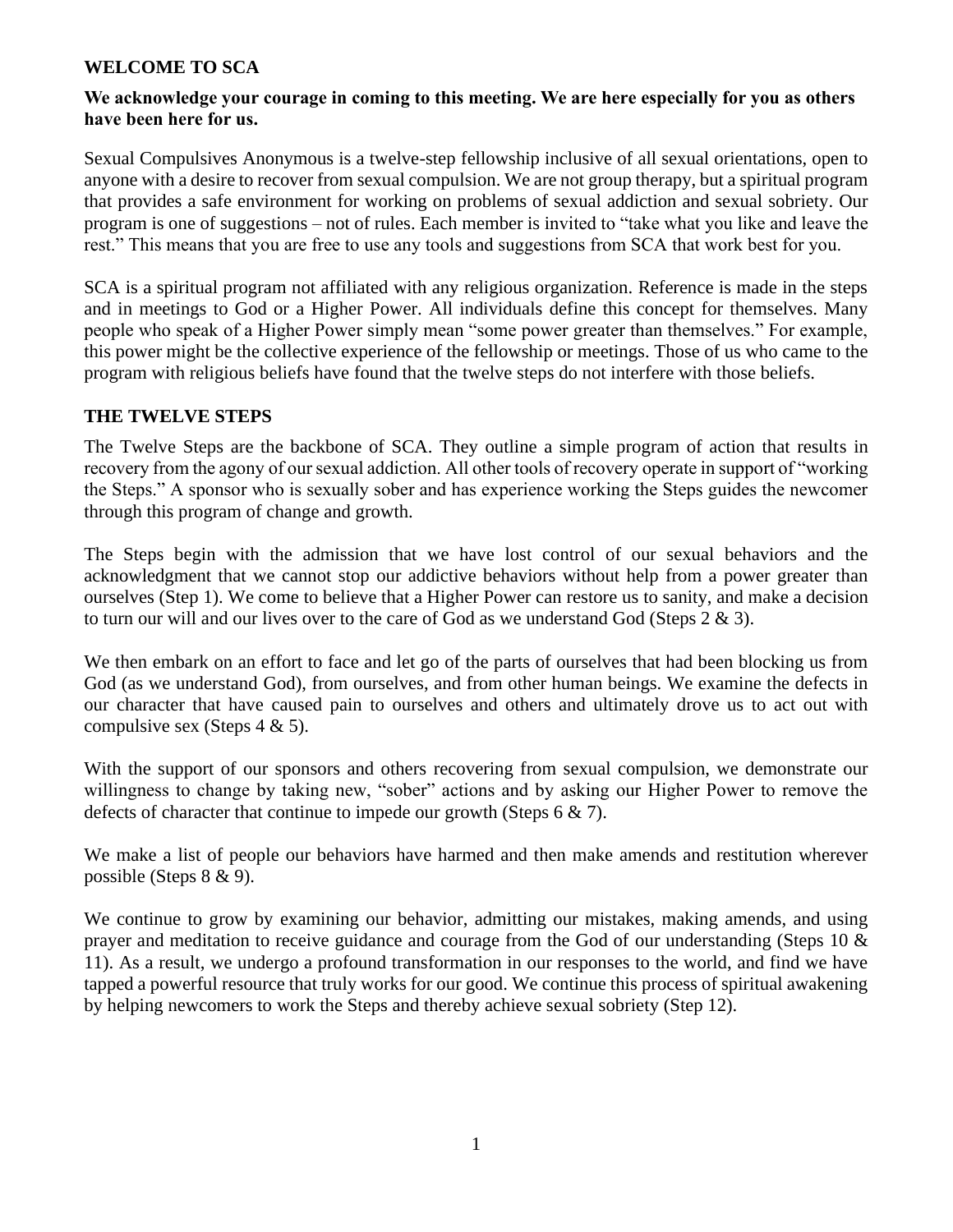## **MEETINGS**

Meetings are a safe place to express our feelings and listen to the experience of others. We keep meetings safe by practicing anonymity. We identify ourselves by first name only and we do not reveal outside the meetings those whom we've seen or what we've heard at meetings. Most meetings ask that we do not use graphic sexual language while sharing and that we do not reveal the names and locations of places where people frequently have compulsive sex.

Speaking at meetings, sometimes called "sharing," can be an opportunity for you to talk about what is going on in your life or about your compulsive behavior. You're not required to speak at any SCA meeting. Furthermore, you may pass if asked to participate in any reading aloud that may occur at a meeting. At some meetings "sharing" is timed. This means that a meeting member is appointed to let the person who is talking know when to begin to wrap up their comments. Meetings with a "qualification" or "long share" are ones where an individual leads off the sharing by relating the experiences which qualify him or her to be a member, along with the strength and hope gained in recovery.

The way meetings are conducted varies from meeting to meeting. However, each is led by an individual who explains the meeting format. A voluntary donation to offset expenses is usually asked for by a treasurer at a time for announcements. SCA literature is usually available from the meeting's literature person.

Many meetings also have a brief social break after announcements. Most of us have felt anxious or uncomfortable from time to time during these social breaks. We have found that in time these feelings pass. Isolation is a characteristic of our disease. We encourage you to introduce yourself to others at meetings if possible. You may also ask for and exchange phone numbers. After meetings people often get together for "fellowship," which gives members a chance to socialize over coffee or dinner in a safe environment.

# **SEXUAL RECOVERY PLAN**

SCA does not provide individuals with a definition of sexual sobriety. Sobriety is generally understood as adherence to a sexual recovery plan which the individual member wrote for himself or herself. This plan is usually developed in consultation with another member of SCA, often one's sponsor. "Counting of days" and announcements of SCA anniversaries in meetings usually refers to the amount of time one has remained on a plan.

## **SPONSORS**

Interim sponsors are SCA members who have experience in recovery in SCA and who are willing to work with you as a temporary sponsor. Sponsorship is two people with the same problem helping each other to work the program. Some meetings have interim sponsor coordinators who can help you to find a temporary sponsor. Another way of obtaining a sponsor is to personally ask a member of SCA to be your sponsor.

## **CONFERENCES AND RETREATS**

Conferences are gatherings that often last for one or more days and may include meetings, workshops and social events. Some cities also hold retreats that focus on the 12 Steps. Announcements about conferences and retreats are made in meetings.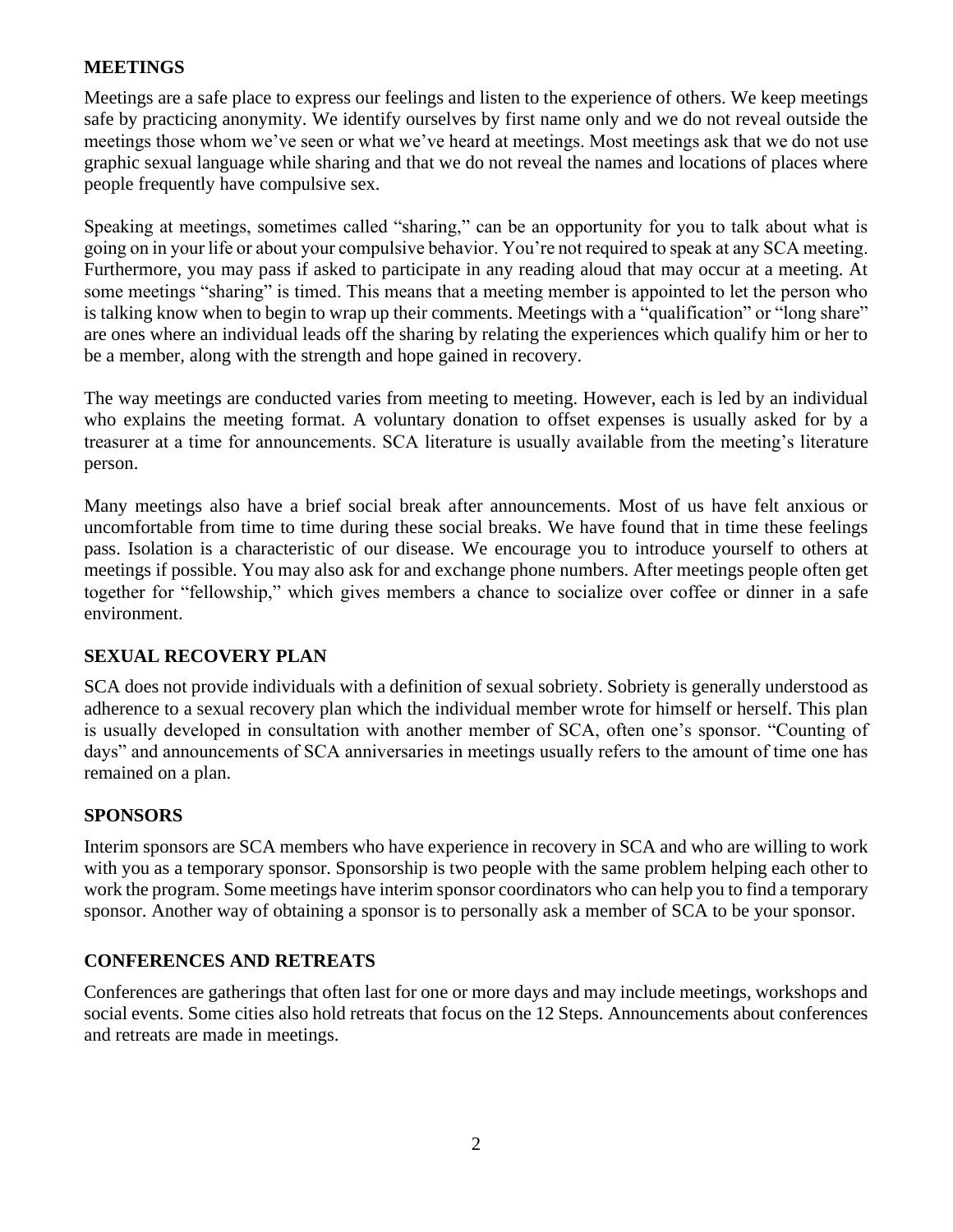# **LITERATURE**

The following literature, suggested for the newcomer, is available at most meetings. These items are either free or can be purchased at cost. For information on meetings and literature, please visit SCA's International website, [http://sca-recovery.org.](http://sca-recovery.org/)

*A current meeting schedule.* This is revised as needed. Please read the meeting list and note meetings that are designated as especially for beginners. Beginners, however, are welcome to attend any SCA meeting, since the only requirement for SCA membership is a desire to stop having compulsive sex.

*Q&A (Questions & Answers).* This is a guide for newcomers to SCA and is included at the end of this "Welcome to SCA" pamphlet.

*The Four-Fold*. This contains the SCA statement of purpose, a list of 14 characteristics which most of us seem to have in common, the 12 Suggested Steps and Traditions (adapted with permission from Alcoholics Anonymous, which is not affiliated with SCA), a list of tools for recovery, twenty questions about sexually compulsive behavior and a closing statement that may be used at meetings. It is included in this package.

*Sexual Compulsives Anonymous: A Program of Recovery.* This is our basic text, and has a more detailed description of the program of SCA.

*The Tool of Writing.* We work on many of the Twelve Steps through writing and find that it provides a way to measure our progress. We use a journal to express our thoughts and feelings so that we can better understand ourselves, our values, and our motives. We frequently write out a gratitude list as a way to recognize all the good things that we have in our lives.

*The SCAnner.* Our newsletter, though not official conference-approved literature, has information of interest to members of the Fellowship. You can order "The Best of the SCAnner" in print. The online version of the SCAnner is at [http://SCAnnerOnline.org.](http://scanneronline.org/)

Additional literature may be available at meetings for purchase at cost. We also make use of AA's and other twelve step programs' conference-approved literature, as well as other appropriate materials. Many of these may be purchased in the recovery sections of local bookstores or online.

All SCA members are invited to participate in SCA activities. We extend to you a warm welcome as you begin this new path.

## **Contact Information:**

#### *Meetings and Literature Information*

SCA International Service Organization P.O. Box 1585, Old Chelsea Station New York, NY 10011

**SCA Information Line** 1-800-977-HEAL (U.S. & Canada) +1-212-606-3778 (international)

Web address: http://www.sca-recovery.org

The following pages list some core elements of the SCA Program from the *Four-Fold*..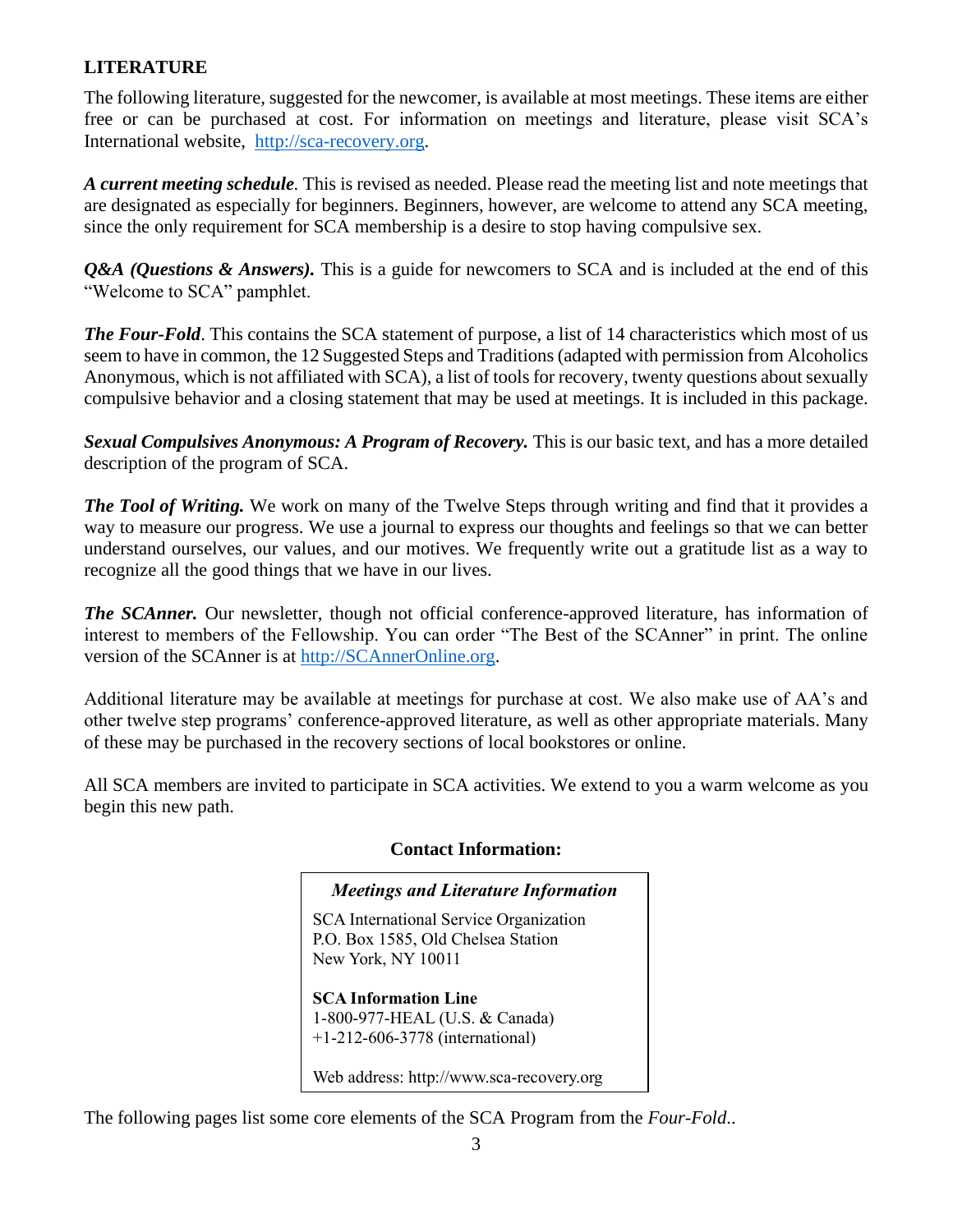### **STATEMENT OF PURPOSE**

SEXUAL COMPULSIVES ANONYMOUS is a fellowship of people who share their experience, strength and hope with each other, that they may solve their common problem and help others to recover from sexual compulsion. The only requirement for membership is a desire to stop having compulsive sex. There are no dues or fees for SCA membership; we are self-supporting through our own contributions. SCA is not allied with any sect, denomination, politics, organization, or institution; does not wish to engage in any controversy; neither endorses nor opposes any causes.

Our primary purpose is to stay sexually sober and to help others to achieve sexual sobriety. Members are encouraged to develop their own sexual recovery plan, and to define sexual sobriety for themselves. We are not here to repress our God-given sexuality, but to learn how to express it in ways that will not make unreasonable demands on our time and energy, place us in legal jeopardy, or endanger our mental, physical or spiritual health.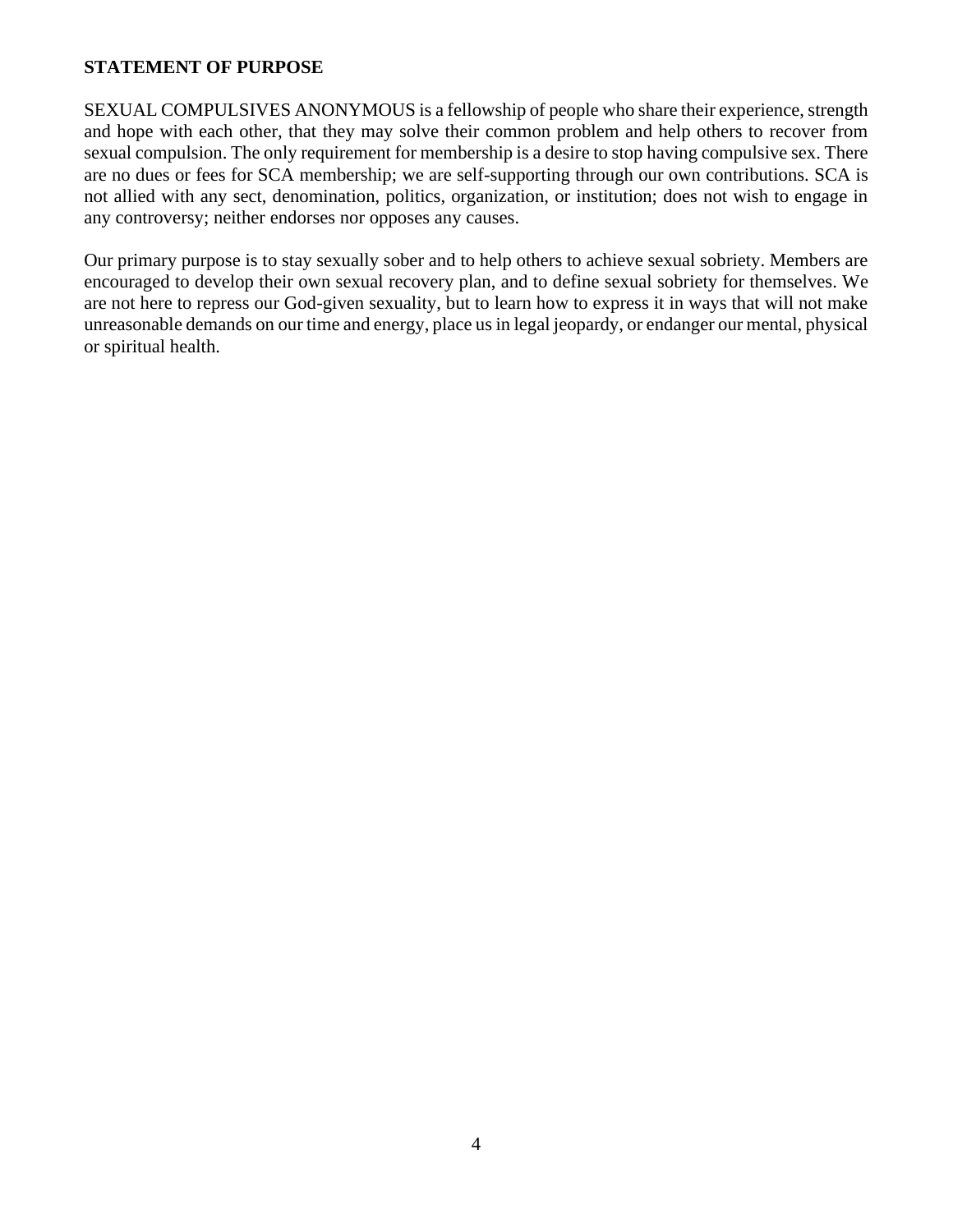### **TWENTY QUESTIONS**

- 1. Do you frequently experience remorse, depression, or guilt about your sexual activity?
- 2. Do you feel your sexual drive and activity are getting out of control? Have you repeatedly tried to stop or reduce certain sexual behaviors but inevitably found that you could not?
- 3. Are you unable to resist sexual advances or turn down sexual propositions when offered?
- 4. Do you use sex to escape from uncomfortable feelings such as anxiety, fear, anger, resentment, guilt, etc., which seem to disappear when the sexual obsession starts?
- 5. Do you spend excessive time obsessing about sex or engaged in sexual activity?
- 6. Have you neglected your family, friends, spouse, or relationship because of the time you spend on sexual activity?
- 7. Do your sexual pursuits interfere with your work or professional development?
- 8. Is your sexual life secretive, a source of shame, and not in keeping with your values? Do you lie to others to cover up your sexual activity?
- 9. Are you afraid of sex? Do you avoid romantic and sexual relationships with others and restrict your sexual activity to fantasy, masturbation, and solitary or anonymous online activity?
- 10. Are you increasingly unable to perform sexually without other stimuli such as pornography, videos, "poppers," drugs/alcohol, "toys," etc.?
- 11. Do you have to increasingly resort to abusive, humiliating, or painful sexual fantasies or behaviors to get sexually aroused?
- 12. Has your sexual activity prevented you from developing a close, loving relationship with a partner? Or have you developed a pattern of intense romantic or sexual relationships that never seem to last once the excitement wears off?
- 13. Do you only have anonymous sex or one-night stands? Do you usually want to get away from your sex partner after the encounter?
- 14. Do you have sex with people with whom you normally would not associate?
- 15. Do you frequent apps, websites, clubs, bars, adult bookstores, restrooms, parks, and other public places searching for sex partners?
- 16. Have you ever been arrested or placed yourself in legal jeopardy for your sexual activity?
- 17. Have you ever risked your physical health with exposure to sexually transmitted diseases by engaging in "unsafe" sexual activity?
- 18. Has the money you spent on pornography, videos, web-camming, apps, phone sex, or hustlers/prostitutes strained your financial resources?
- 19. Have people you trust expressed concern about your sexual activity?
- 20. Does life seem meaningless and hopeless without a romantic or sexual relationship?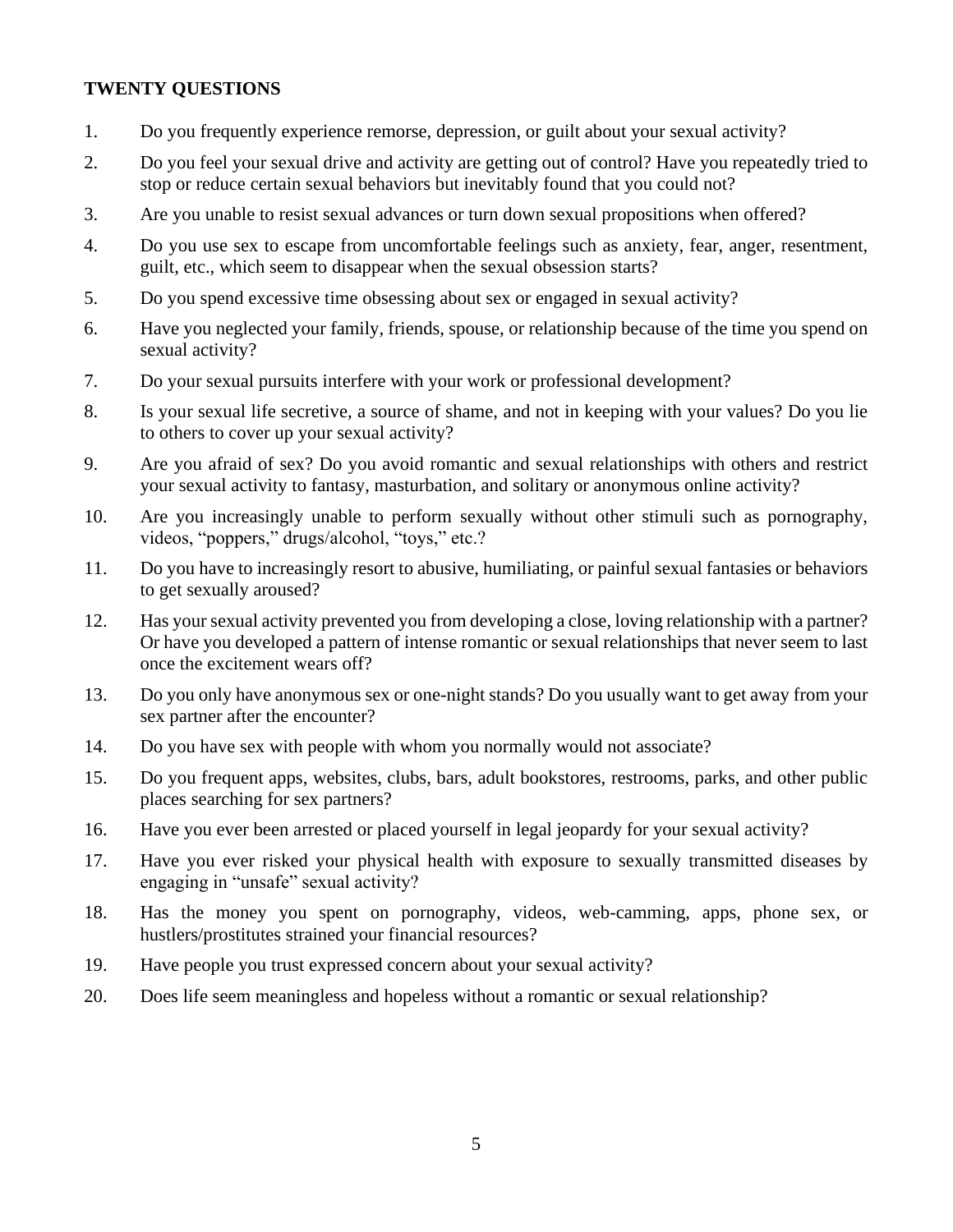### **THESE ARE THE CHARACTERISTICS MOST OF US SEEM TO HAVE IN COMMON**

- 1. As adolescents, we used fantasy and compulsive masturbation to avoid feelings, and continued this tendency into our adult lives with compulsive sex.
- 2. Compulsive sex became a drug, which we used to escape from feelings such as anxiety, loneliness, anger and self-hatred, as well as joy.
- 3. We tended to become immobilized by romantic obsessions. We became addicted to the search for sex and love; as a result, we neglected our lives.
- 4. We sought oblivion in fantasy and masturbation, and lost ourselves in compulsive sex. Sex became a reward, punishment, distraction and time-killer.
- 5. Because of our low self-esteem, we used sex to feel validated and complete.
- 6. We tried to bring intensity and excitement into our lives through sex, but felt ourselves growing steadily emptier.
- 7. Sex was compartmentalized instead of integrated into our lives as a healthy element.
- 8. We became addicted to people, and were unable to distinguish among sex, love and affection.
- 9. We searched for some "magical" quality in others to make us feel complete. Other people were idealized and endowed with a powerful symbolism, which often disappeared after we had sex with them.
- 10. We were drawn to people who were not available to us, or who would reject or abuse us.
- 11. We feared relationships, but continually searched for them. In a relationship, we feared abandonment and rejection, but out of one, we felt empty and incomplete.
- 12. While constantly seeking intimacy with another person, we found that the desperate quality of our need made true intimacy with anyone impossible, and we often developed unhealthy dependency relationships that eventually became unbearable.
- 13. Even when we got the love of another person, it never seemed enough, and we were unable to stop lusting after others.
- 14. Trying to conceal our dependency demands, we grew more isolated from ourselves, from God and from the very people we longed to be close to.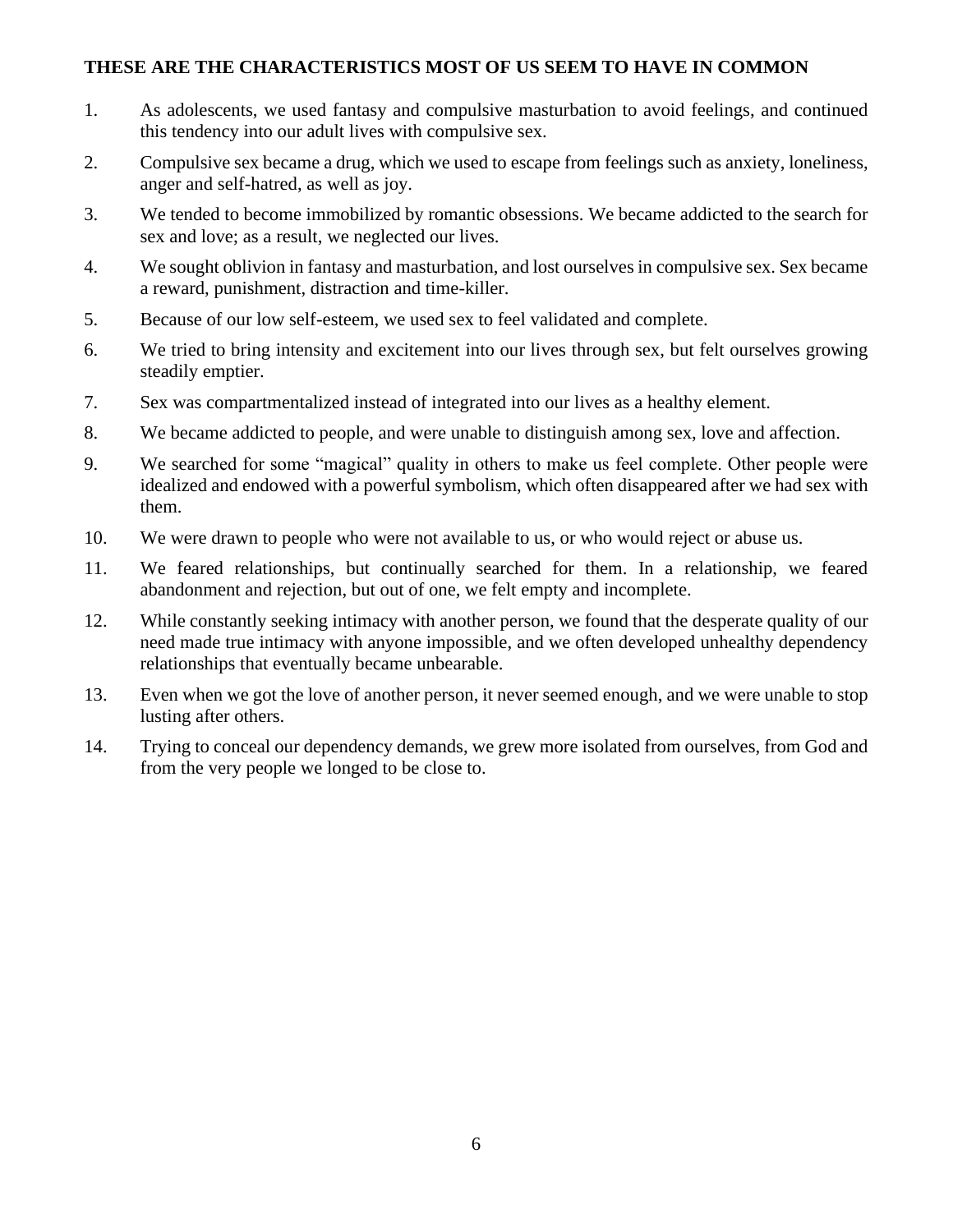# **THE TOOLS THAT HELP US GET BETTER**

*Meetings* are where we share our experience, strength and hope with each other to better understand our common problem and work together towards the solution.

*The Telephone* is our meeting between meetings. By making contact with others, we begin to break out of the isolation that is so strongly a part of the disease.

**Sponsorship** is two people with the same problem helping each other to work the program. It can provide a framework for a Sexual Recovery Plan and for doing the Twelve Steps, and can bring emotional support at difficult times.

*Literature* is our portable program. We use SCA's Conference-approved literature, as well as that of AA and other Twelve Step programs. We may also make use of other appropriate materials.

*The Twelve Steps* are a suggested program of recovery based on the Twelve Steps of AA.

*Prayer and Meditation* are a means of establishing conscious contact with a Power greater than ourselves.

*A Sexual Recovery Plan* is a predetermined way of expressing our sexuality consistent with our values, so that even when confused, we will have a written guideline to help us.

*Abstention* (partial or total) We get support in SCA by abstaining from people, places, or things that we consider harmful.

*Socializing* is a way of breaking down our isolation and getting to know other people in a non-sexual context: at fellowship after meetings, in supportive organizations and groups, and the community at large.

*Dating* is a way of changing the instant gratification habit and getting to know more about ourselves and another person before committing ourselves to any sexual decisions.

*The Slogans* are simple statements that can be used in crisis situations so that we have some basic guidelines.

*Service* is a way of helping ourselves by helping others.

*Writing* provides a way to become honest with ourselves and our Higher Power. By writing in journals, gratitude lists, emails and letters, we can measure our progress, values, motives, and 12 Step work.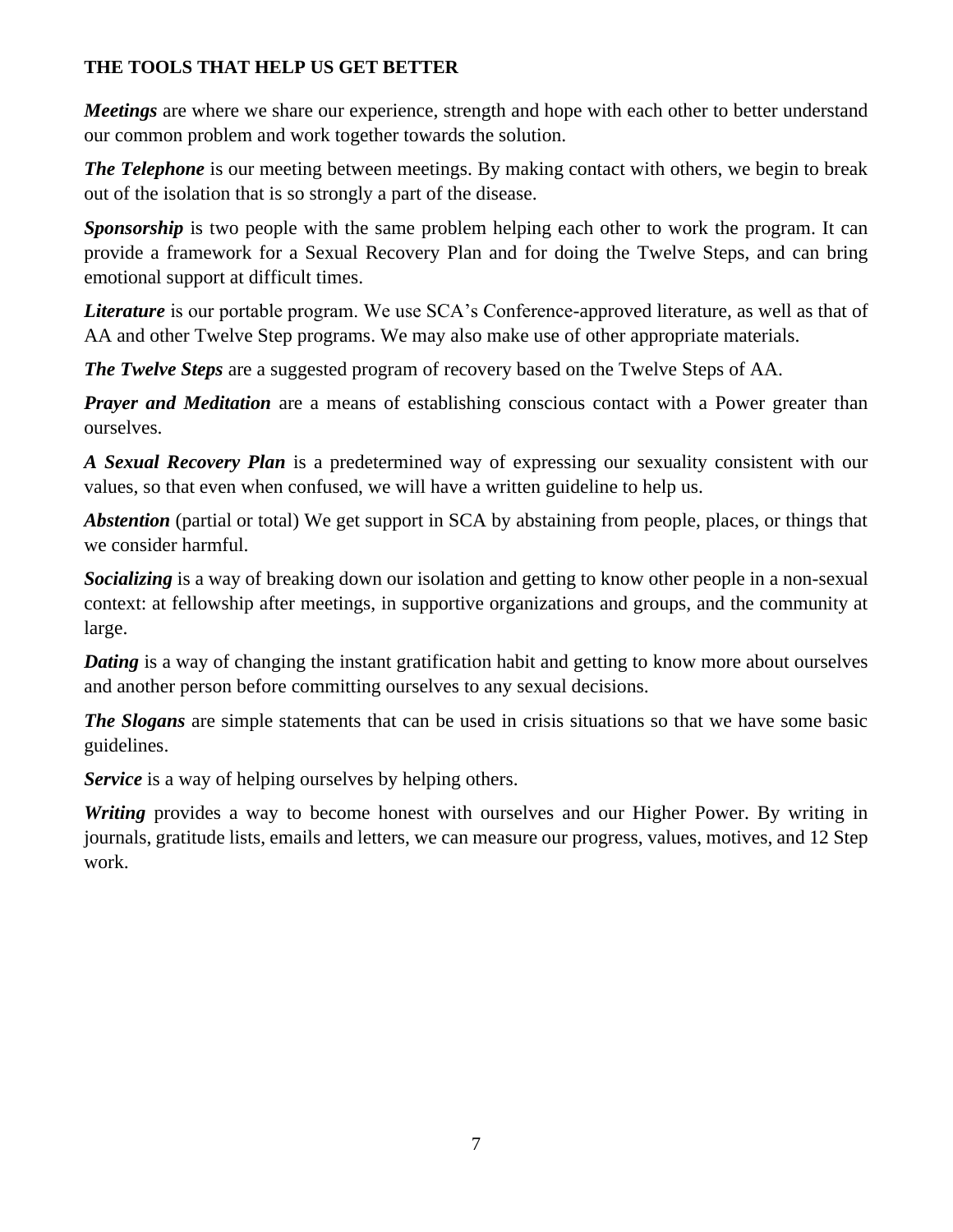### **THE TWELVE SUGGESTED STEPS OF SCA<sup>1</sup>**

- 1. We admitted we were powerless over sexual compulsion that our lives had become unmanageable.
- 2. Came to believe that a Power greater than ourselves could restore us to sanity.
- 3. Made a decision to turn our will and our lives over to the care of God as we understood God.
- 4. Made a searching and fearless moral inventory of ourselves.
- 5. Admitted to God, to ourselves, and to another human being the exact nature of our wrongs.
- 6. Were entirely ready to have God remove all these defects of character.
- 7. Humbly asked God to remove our shortcomings.
- 8. Made a list of all persons we had harmed, and became willing to make amends to them all.
- 9. Made direct amends to such people wherever possible, except when to do so would injure them or others.
- 10. Continued to take personal inventory, and when we were wrong promptly admitted it.
- 11. Sought through prayer and meditation to improve our conscious contact with God as we understood God, praying only for knowledge of God's will for us and the power to carry that out.
- 12. Having had a spiritual awakening as the result of these steps, we tried to carry this message to sexually compulsive people and to practice these principles in all our affairs.

 $<sup>1</sup>$  The Twelve Steps and Twelve Traditions are reprinted and adapted with permission of Alcoholics Anonymous World Services, Inc.</sup> Permission to reprint and adapt does not mean that Alcoholics Anonymous is in any way affiliated with this program. AA is a program of recovery from alcoholism. The use of the Twelve Steps and Twelve Traditions in connection with other programs which are patterned after AA, but address other problems, does not imply otherwise.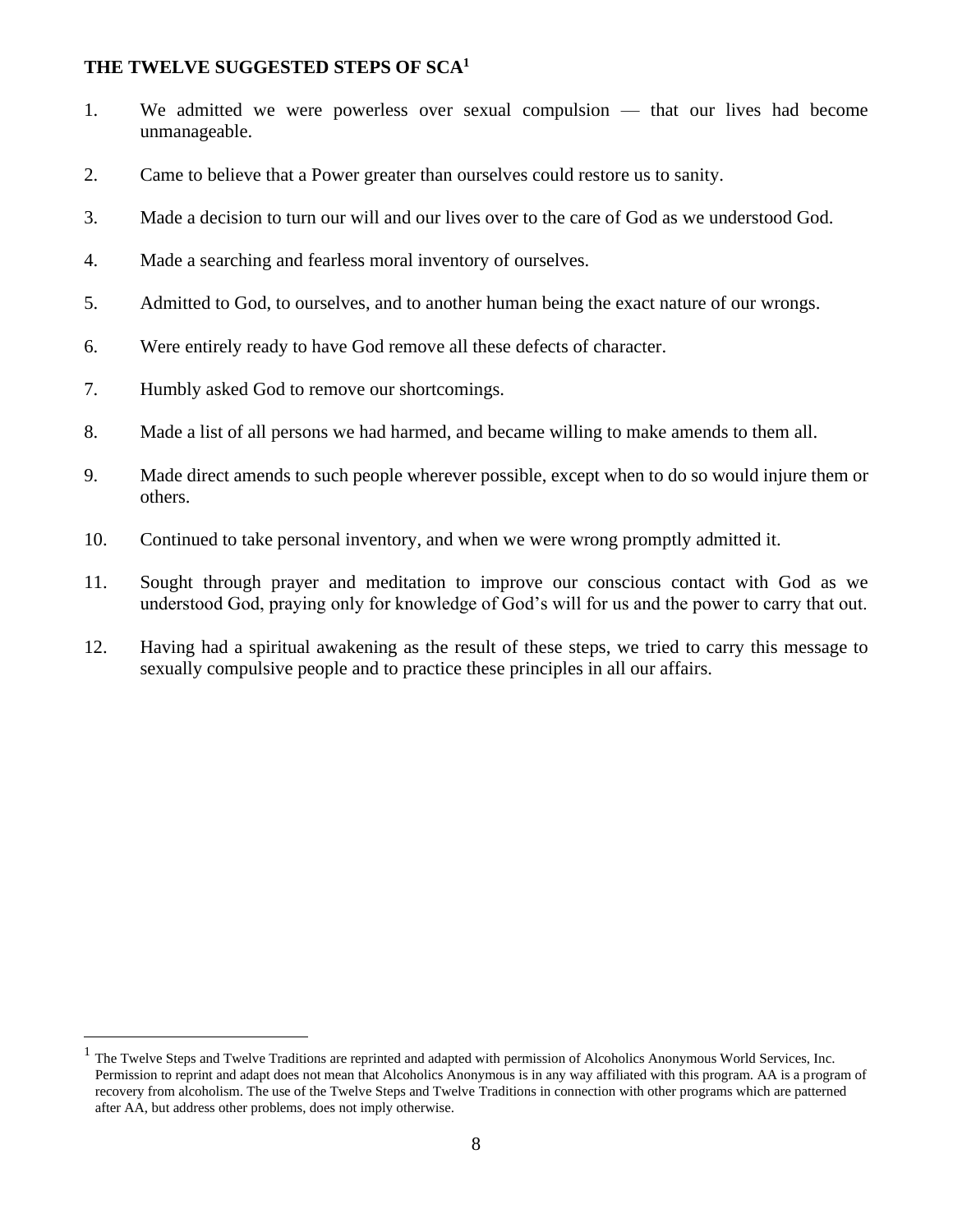### **THE TWELVE TRADITIONS OF SCA**

- 1. Our common welfare should come first; personal recovery depends upon SCA unity.
- 2. For our group purpose there is but one authority a loving God as may be expressed in our group conscience. Our leaders are but trusted servants; they do not govern.
- 3. The only requirement for SCA membership is a desire to stop having compulsive sex.
- 4. Each group should be autonomous, except in matters affecting other groups or SCA as a whole.
- 5. Each group has but one primary purpose to carry its message to the sexual compulsive who still suffers.
- 6. An SCA group ought never endorse, finance or lend the SCA name to any outside enterprise, lest problems of money, property and prestige divert us from our primary purpose.
- 7. Every SCA group ought to be fully self- supporting, declining outside contributions.
- 8. Sexual Compulsives Anonymous should remain forever nonprofessional, but our service centers may employ special workers.
- 9. SCA, as such, ought never be organized; but we may create service boards or committees directly responsible to those they serve.
- 10. SCA has no opinion on outside issues; hence the SCA name ought never be drawn into public controversy.
- 11. Our public relations policy is based on attraction rather than promotion; we need always maintain personal anonymity at the level of press, radio, television and films.
- 12. Anonymity is the spiritual foundation of all our traditions, ever reminding us to place principles before personalities.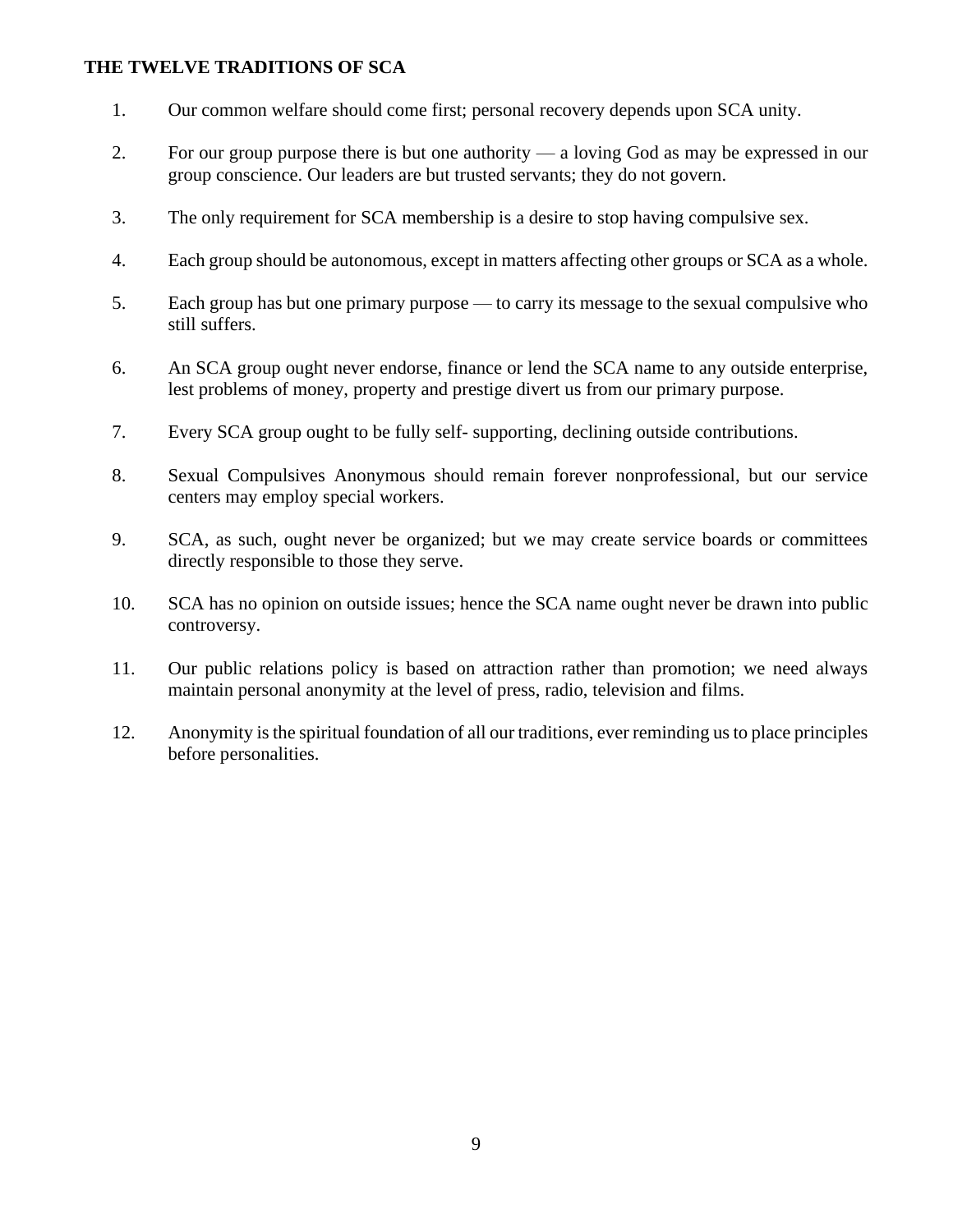#### **CLOSING STATEMENT**

The opinions expressed here today are strictly those of the individuals who gave them. The things you have heard here are given and spoken in confidence and should be treated as confidential. If you try to absorb what you have heard, you are bound to gain a better understanding of the way to handle your problems.

In the spirit of recovery from sexual compulsion, we suggest that sex between members not be treated lightly. Sex between people new to the fellowship and other members is discouraged. Talk to each other, reason things out with someone else, let there be no gossip or criticism of one another, but only love, understanding and companionship.

### **SERENITY PRAYER**

God, grant me the serenity To accept the things I cannot change, Courage to change the things I can, And wisdom to know the difference.

Copyright ©1995 International Service Organization of Sexual Compulsives Anonymous Publication No. SCA-001-2018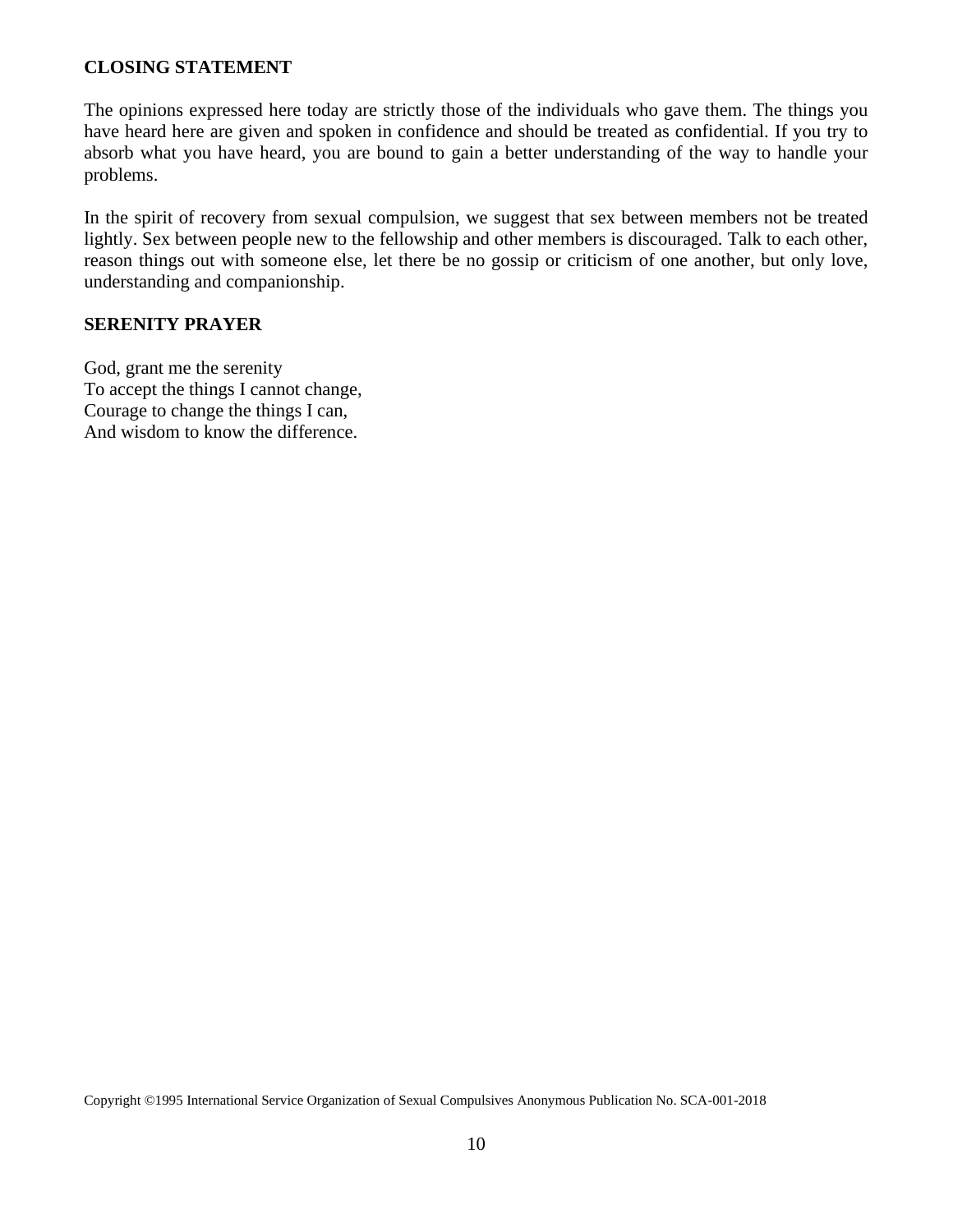## **Q&A – QUESTIONS AND ANSWERS FOR NEWCOMERS**

## **1. Q: What is SCA?**

A: Sexual Compulsives Anonymous is a spiritual program of recovery from the problem of sexual compulsion or addiction based upon the Twelve Steps of Alcoholics Anonymous. Members of the SCA program work toward achieving sexual sobriety and recovery by attending SCA meetings, reading literature about sexual compulsion and recovery, talking to other SCA members, writing, prayer, and working the Steps, among other actions suggested by the program.

# **2. Q: If SCA is a spiritual program, do I have to belong to a church or believe in God to be in SCA?**

A: SCA's recovery program is spiritual rather than religious, and we believe there's a difference. SCA does not affiliate with any religious denomination. No member of SCA is required to be a member of *any* religion, to believe in God, or not to believe in God. Members have come into the program as atheists, agnostics, and practicing members of many denominations. Some members find that their beliefs change as they work the program; others continue to hold fast to their beliefs. SCA sets no requirements for such things. We only recommend that there be no discussion of specific religious beliefs at meetings.

## **3. Q: How do I handle this "Higher Power" business if l'm an atheist or agnostic?**

A: In SCA, we each define for ourselves what the concept of a "Higher Power" means to us. Many of us use our SCA group as a Higher Power. Some people discover that they do have a spiritual connection through working the program. Whatever works is appropriate. There may be other members with shared beliefs who can provide some guidance.

# **4. Q: If I have compulsive and addictive sexual problems, how do I know I'll be safe in a room full of sex addicts?**

A: While members are encouraged to help newcomers feel safe as they begin to deal with their sexual compulsion, there is no guarantee that someone in the program won't make sexual overtures. By and large, each of us is here for our recovery, not to find addictive sexual encounters. We're here to get a handle on responsible sexuality, not to make our sexuality even more compulsive and addictive. If something like that does happen, please feel free to say "No."

# **5. Q: When I see a person to whom I'm attracted - and this could happen at a meeting - I'm afraid I'll forget where I am and come on strong. Any advice on that?**

A: We're all human. We just happen to be human and sexually compulsive as well. If this happens at a meeting, we encourage sharing our feelings with trusted members or a sponsor. Many members find that sharing it with their groups, without identifying the person involved, is also helpful.

## **6. Q: Are meetings a place to meet people?**

A: Yes, meetings are places to meet supportive people who share their problems and desire to stop compulsive sexual behavior. Meetings are not for connecting with partners to "act out" our sexual compulsion. Such activity is discouraged. Occasionally it does occur, but most people come to meetings to deal with their compulsion, not fuel it. Many sexual compulsives are attractive and sexually stimulating people. It is natural to be turned on sexually or "triggered" by such people. We have learned that these feelings tend to lose their power over us when shared openly, honestly, and appropriately with others.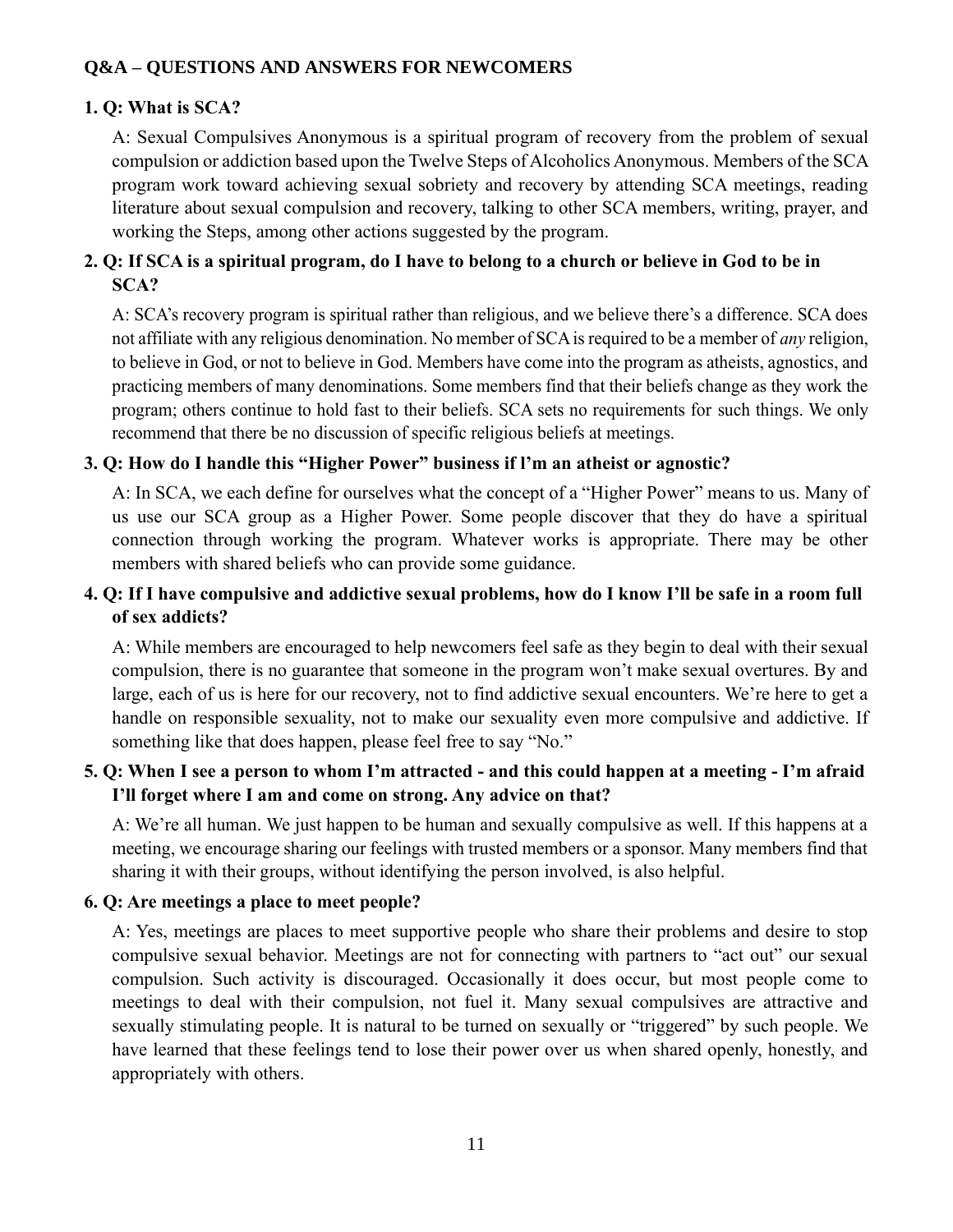### **7. Q: What is compulsive sex?**

A: Compulsive sex takes many forms. It is sexual behavior that we feel is out of control. Part of the problem is our delusion that we have power over such behavior. It might be that we can't stop checking out the apps, internet porn, webcams, and hookup sites or phone sex lines. Perhaps we can't avoid parks, restrooms, bathhouses, bookstores, or sex parties, no matter how hard we try. We may spend rent and food money on prostitutes, pornography, and sex toys. Maybe we can't keep our eyes and our attention off certain body parts of others. Excessive, repeated, or painful masturbation may be a problem for us. We may end up having sex with just about anyone, no matter how dangerous, unattractive, abusive, or unhealthy, just because we feel we need to have sex. We feel we can't stop ourselves. Sexual compulsion could be an inability to stop saying things that have a sexual connotation, make suggestions and innuendos to others, or persistently misuse sexual humor. It may take a variety of other forms as well. It may even be an obsession with avoiding anything sexual. The variations are endless.

### **8. Q: How do I know SCA is for me?**

A: Attending meetings can help determine if SCA is a good fit for us. We suggest attending six different meetings before deciding if SCA is the right place to pursue recovery. We recommend looking over the list of *The Characteristics That Most of us Seem to Have in Common* and the selftest *Twenty Questions.* If there is identification with a number of those characteristics or traits, then working the SCA program may help. It may feel uncomfortable with a particular group even after a few meetings. If so, and if there are others in the area, try other meetings or even meetings of other 12-Step sexual recovery fellowships. If there is a desire to stop having compulsive sex, a program that works will surface.

# **9. Q: What is a Sexual Recovery Plan, and do I have to stick to a list of SCA "rules" in making one up?**

A: A Sexual Recovery Plan is a *personal* listing of sexually-related behaviors that we believe to be unhealthy, self-destructive, dangerous, obsessive, degrading, or simply unwise. This list may include things that fuel our addiction or trigger us and make us want to act out our compulsion. It is a list of our bottom-line compulsive behaviors that we wish to abstain from one day at a time. These are the things we are ready and willing to give up and which we attempt to turn over to our Higher Power.

On the other side, we balance the list by those things we want to reward ourselves with and add to our lives in recovery. These rewards are an essential aspect of the plan. They may consist of personal, professional, and spiritual goals that we sacrificed through acting out our compulsive patterns. They may be as specific or as general as desired. Many members, especially newcomers, find this side of the recovery plan incredibly difficult because they are accustomed to thinking of themselves as unworthy and undeserving of rewards, but the rewards are necessary. They are the things that make staying in recovery worthwhile.

The plan may be unwritten or written. However, the program suggests that we prepare a written Sexual Recovery Plan. A written plan is more precise, more concrete, easier to remember, and helps us measure our sobriety. There are no rules to follow in developing a plan. The best question to ask is, "What works best for me?" Our SCA: A Program of Recovery book has some examples of plans. A group or sponsor may have some suggestions. It's up to each of us to set our boundaries of responsible sexuality that are comfortable for us. If the first plan doesn't work, there's nothing wrong with changing it. We expect revisions as members grow in recovery.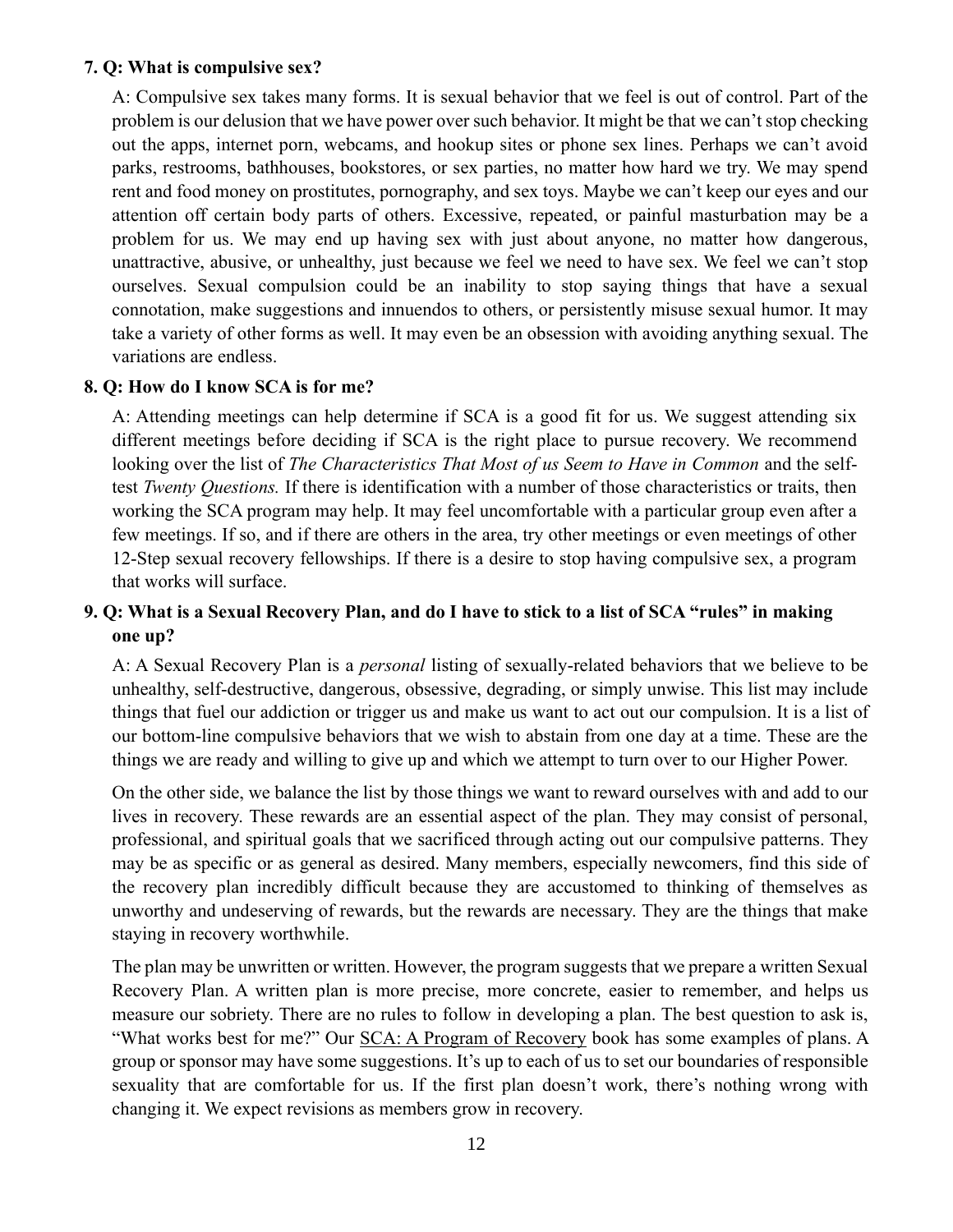### **10. Q: What is a "slip?"**

A: In the SCA Program, a "slip" is a violation of one's Sexual Recovery Plan: that is, engaging in an act defined as an unhealthy, compulsive problem, a behavior no longer serving a healthier life. Engaging in such activity is a slip.

### **11. Q: What does "counting days" mean?**

A: It simply means keeping track of the time we've been abstinent from our bottom-line behaviors and being sexually sober according to *our* Sexual Recovery Plan. Some members consider their time very important and are proud of even a relatively short time in sobriety. Being abstinent for even a single day may seem like a miracle at first. Others may have difficulty in avoiding acting out, and counting days might be too intimidating. Counting days is only a tool some people find useful in staying sober. If it works, use it. If not, concentrate more on the rewards of recovery on the other side of the plan. We don't count days as a way to beat ourselves up for acting out.

## **12. Q: Can I go to meetings even though I may still be acting out?**

A: Acting out is probably the best reason to continue going to meetings. In the meetings, find a sponsor or another trusted member. Talk with other members about acting out and the feelings behind it, both before and after the slip. The next time the desire to act out arises, call someone in the program right away and share these feelings, rather than waiting for a meeting. Talking about our problem with loving, supportive people is one of the most valuable things we can do for ourselves in the program. Acknowledging the shame and reducing its impact interrupts the addictive cycle and keeps us on the road of recovery.

### **13. Q: How many meetings do I have to attend?**

A: As with everything else in SCA, the number of meetings to attend is a personal choice. We do not require that anyone attend a specific number of meetings. Eventually, we learn that the SCA program works not for those who *need* it, but for those who *want* it. We do not pressure members to feel they have to go to meetings. They go because they know it is one of the best ways to deal with sexual compulsion. Many members feel that not wanting to go to a meeting is the best reason to go, and they often share that they feel better because they resisted the temptation not to go. Going to meetings is an essential tool in working the program and taking care of ourselves. It's as simple as the ending statement at most meetings: "Keep coming back; it works when you work it!"

#### **14. Q: Must I speak during sharing or at any other time during a meeting?**

A: There are no requirements to speak or to participate in any SCA meeting. We suggest that members speak only during the time allotted for general sharing; that there be no crosstalk or criticism of one another, and that they raise their hands and wait to be recognized by the meeting leader. We ask that everyone stick to SCA issues since that's why we're here. Most SCA members find that sharing at meetings on SCA-related problems or issues helps them in recovery. Some meeting formats suggest that the appropriate time to get questions answered is after the meeting. Directing questions to individuals during the sharing portion of the meeting tends to encourage crosstalk.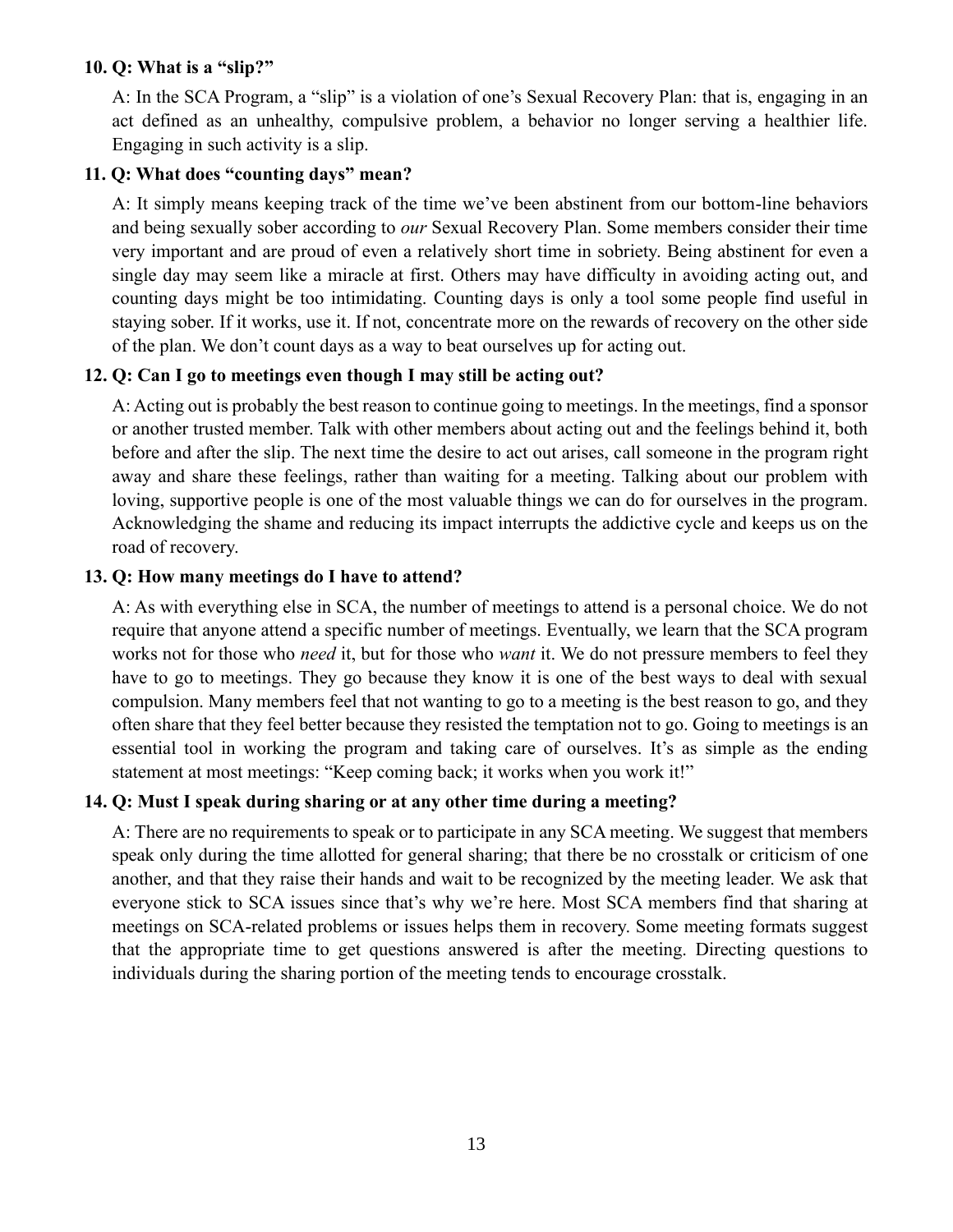#### **15. Q: Are newcomers identified at meetings?**

A: At some point in most meetings, we invite newcomers to state their first names. We do this not to embarrass newcomers but to allow other longer-term members to welcome them, introduce themselves, answer questions, and be supportive. SCA members understand that newcomers are often uncertain of themselves at their first meeting. They may not even feel comfortable with giving their names. We've heard things like, "I don't want to tell my name, and I don't even know why I'm here." We have no problem with that.

### **16. Q: What am I required to do at a meeting?**

A: Nothing at all. If things get uncomfortable, anyone is free to leave at any time. We hope that moving through any discomfort is possible, but if not, we understand. We've all been there. The hardest part is getting through the door the first time. Most of us feel very much at home after that.

### **17. Q: In addition to going to meetings, what else can I do to help myself?**

A: If the meeting has a phone list, pick one up and take it home. Another option is to ask other SCA members for their phone numbers. As suggested in *The Tools That Help Us Get Better*, the telephone is our meeting away from meetings. It may be challenging to make those first few calls, but it helps others when we make them. Also, get a Sponsor as soon as possible. We may ask a member with whom we identify. If that person doesn't feel comfortable with it, ask another. It needn't be a permanent arrangement. It helps to talk openly with someone who has similar problems and understands. We don't, however, expect any sponsor to "fix" us. Recovery is the responsibility of each individual. Being there to listen and give support is all another person can do. Pick up SCA literature available at the meetings. Most of our literature is also available in e-book form, and some may be on our website. Program literature will always be there, even when we can't contact someone on the phone or attend a meeting. We prepare a Sexual Recovery Plan, even a basic one at first, to get us started on a commitment to recovery. Setting some responsible boundaries is a vital first step.

## **18. Q: I**'**m scared I**'**ll act out again. What should I do?**

A: When the urges start, make a call, get to a meeting, read literature, do something nurturing, or do all of the above. We've all had these problems, and we know from experience - painful experience at times - that it's more difficult to handle them alone. It's OK to want help. Help and support are available: we have only to ask. When we learn to use that support, as uncomfortable as it may be and as resistant as we may be at first, we find the strength to start on the road of recovery.

#### **19. Q: Will other members judge me if I have a slip?**

A: This program is not about judging people or putting them down: it's about support. We feel it is vital to share the slip, no matter how horrendous, with someone else as soon as possible - on the phone, privately, or at a meeting. If we try to handle it alone, the shame and guilt, and sense of worthlessness may build up quickly, possibly leading to another slip. Don't forget: we've all been there. We're not alone.

# **20. Q: I**'**m ashamed of myself and of the things I**'**m doing or have done in acting out. I**'**m afraid if I talk about all this stuff to members, I**'**ll be laughed at or kicked out. Will I?**

A: No! We all know that talking about our troubles and stories lifts the shame and guilt and helps us be honest with ourselves. We try to break the cycle of shame, low self-esteem, and acting out to heal from our compulsive behaviors. The support and love of our groups is a significant and effective way to break it.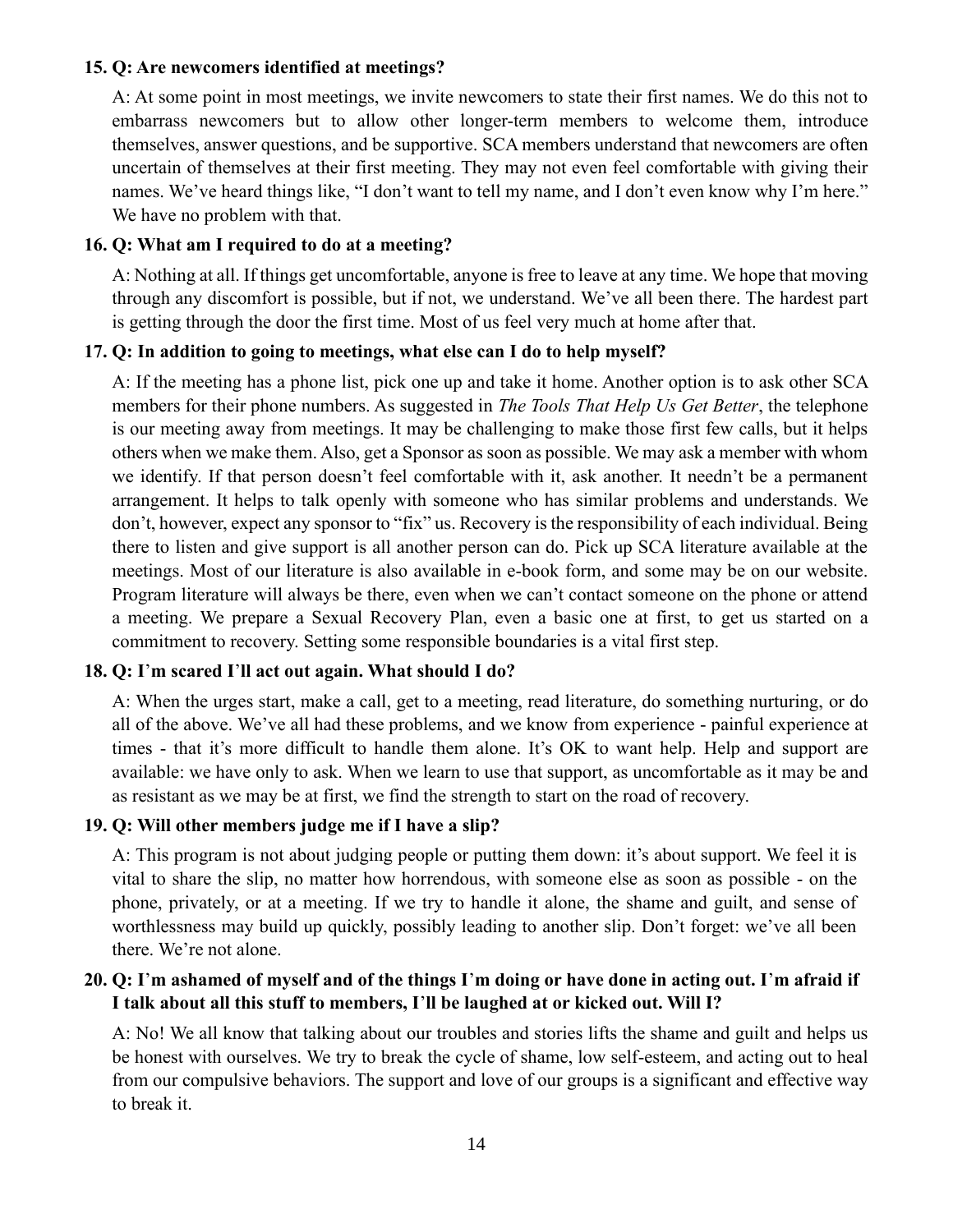### **21. Q: Can I speak frankly about sexual experiences at meetings?**

A: Yes, members are encouraged to be open and honest in sharing their sexual experiences. Rigorous honesty is an integral part of the program. We always remember that we are in a room full of other people trying to recover from *their* sexual compulsion. Therefore, talking about specific acting-out places is highly discouraged. Learning about new acting-out locations can be very destructive to our recovery. General types of acting out places may be mentioned (bars, the baths, the park, the apps, online bookstores, sex clubs, etc.) without identifying the specific name or location. Graphic descriptions of our acting-out behavior can trigger some members and be destructive to another's recovery. Acting out behaviors can be discussed in a general way without using specific, graphic, or sensational language. One may speak of voyeurism, fetishism, masturbation, anonymous sexual experiences, porn use, phone sex, etc., without explicitly describing the act. The critical thing is to talk about what we felt when we acted out, get our shame out in the open, and get rid of it. Sometimes there's a fine line about how detailed our sharing can be. Members may provide some helpful feedback after a meeting if the sharing has been too explicit.

## **22. Q: What is a** "**Qualification**" **(a pitch, story, long-share)?**

A: When we do a "qualification" (pitch, story, or long-share), we may speak for l5 or 20 minutes regarding our experience, strength, and hope on our personal history of sexual compulsion. We might explain how we came to SCA and talk about how our recovery is going and what it means to us.

#### **23. Q: Does my sexual orientation or gender identity make any difference in SCA?**

A: Although a group of gay men founded SCA, it is a recovery program for all sexual orientations and gender identities. Our Third Tradition states, "The only requirement for SCA membership is a desire to stop having compulsive sex."

### **24. Q: I**'**m HIV positive. Will that make any difference with the members?**

A: No. Some of our members are HIV positive or have other sexually transmitted infections, and they find the same support and love as any other member.

## **25. Q: How do I know others won't blab my name or spread my story around the group?**

A: Confidentiality is of utmost importance in our program, as with all 12-Step programs. Each of us has a reason to be in a meeting; each of us would suffer if we failed to maintain confidentiality. Gossip and judgment of others are very damaging to both individual and collective recovery and are actively discouraged.

# **26. Q: I hurt inside, and sometimes I hurt so much I can**'**t help breaking down. Will I be judged for this?**

A: Expressing our hurt and pain is an integral part of recovery, and many of our members experience it in varying degrees. Fellow members support those who can share their tears and anguish with others.

#### **27. Q: Do I have to give up sex entirely?**

A: SCA is a sex-positive program of recovery. We are not here to repress our God-given sexuality but to learn how to express it in ways that will not make unreasonable demands on our time and energy, place us in legal jeopardy, or endanger our mental, physical or spiritual health. Some members use SCA's *Tool of Abstention (partial or total)* for some time in their recovery but abstention is a tool and not our goal.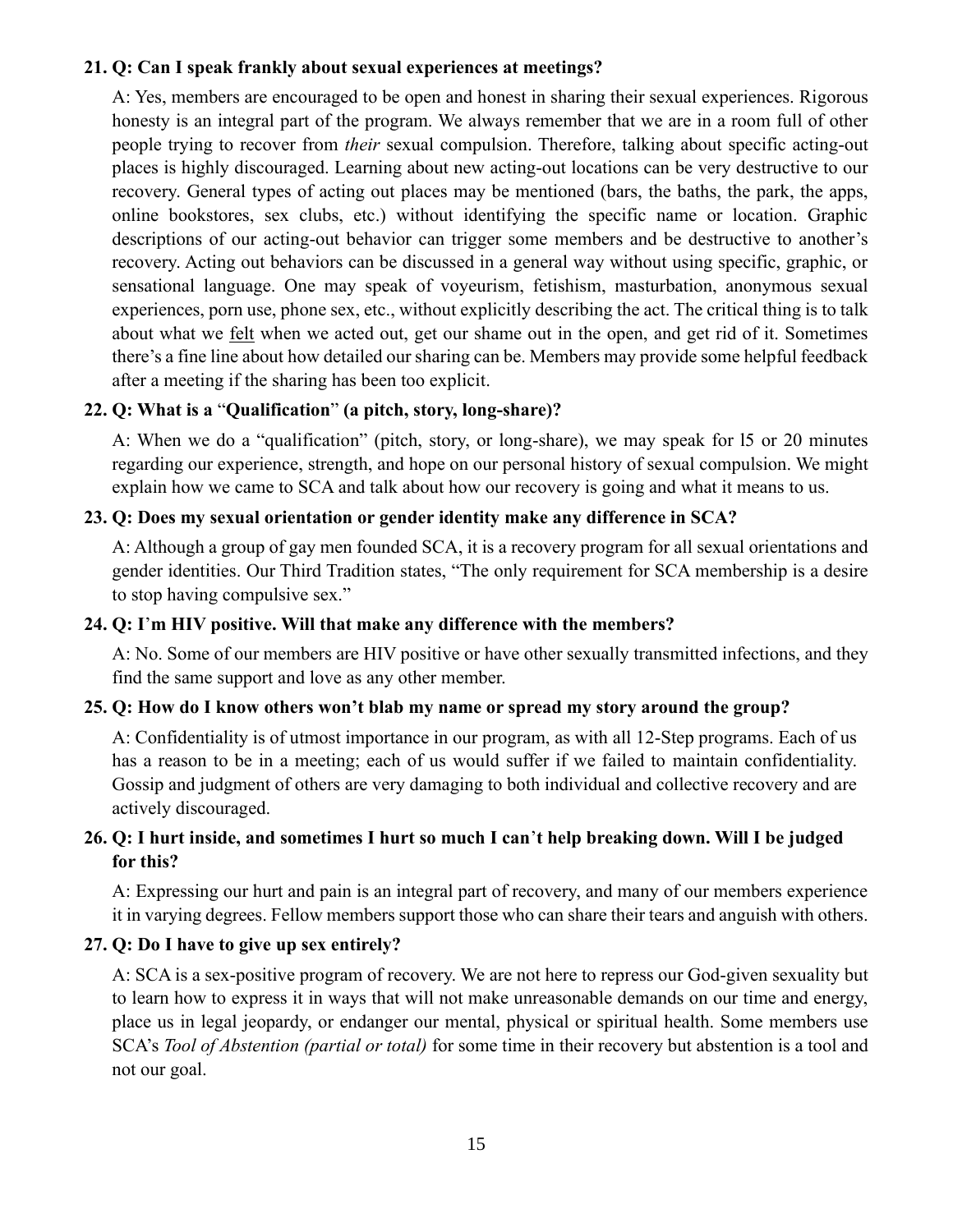### **28. Q: Do I have to stop masturbation?**

A: In general, no. If masturbation fuels more serious acting out behaviors or becomes obsessive to the point where it interferes with our health, we may wish to abstain for a while. Others may view masturbation as a means of harm reduction. Masturbation may be a healthy outlet while dealing with more severe aspects of sexual compulsion. It's a subject that can be brought up at meetings and discussed openly to get input from other members.

### **29. Q: I hear the word** "**sobriety**" **used in the program. What does it mean?**

A: We use the term "sobriety" to describe adherence to our Sexual Recovery Plan. Members are encouraged to develop their Sexual Recovery Plan and to define sexual sobriety for themselves. A Sexual Recovery Plan is a written plan, shared with our Higher Power and another member of the SCA program, preferably a sponsor, and is measurable one day at a time.

# **30. Q: If SCA members define their sobriety and boundaries, couldn**'**t that end up being selfdeceiving?**

A: Yes, it could. But we've found that usually, it doesn't. As sexual compulsives, each of us has behaviors that we can no longer practice *and* remain healthy and responsible. These vary considerably from member to member. There may be, and usually are, other behaviors that we'd like to be free from eventually, but which we allow ourselves for now since they aren't so damaging to us and may act as a safety valve. At the same time, we work on our more serious problems. What is dangerous for one person could very well be harmless for others. If we allow ourselves behaviors that really are bottomline, we'll soon realize that for ourselves. Rigorous honesty is an integral part of the program. Through sharing honestly with others, we learn to recognize if what we're doing is self-deceiving.

#### **31. Q: Will I get cured of my sexual compulsion by participating in SCA?**

A: Most of us accept as reality that we may always have the urge to be sexually compulsive: but it gets easier not to follow through on the urges. We may never be "cured," but we're not discouraged by that. Through participation in and working the program, we reach a point where we can express our sexuality in healthy and responsible ways. We've found it does work - when we work it.

#### **32. Q: How long do I need to work the program?**

A: In SCA, we learn we can work on our recovery more effectively when we focus on today, rather than on regrets about the past or worries for the future. We work our program one day at a time, knowing that just as our compulsion has no time limit, there is no limit to the growth we can attain.

#### **33. Q: Is there a time limit for me to get through all the Twelve Steps?**

A: Members work the program in their own way and at their own pace. A sponsor can guide this process. There are many ways to work the Steps. The point is to do them in such a way that they produce some benefit. There is no schedule and no time limit involved.

#### **34. Q: I have to show the Judge that I've been going to meetings. What's the best way to do this?**

A: Many courts provide their forms. If not, some groups have forms available. The meeting Secretary or other group officer will be happy to sign these forms at each meeting. Please check with the local SCA Intergroup for more information.